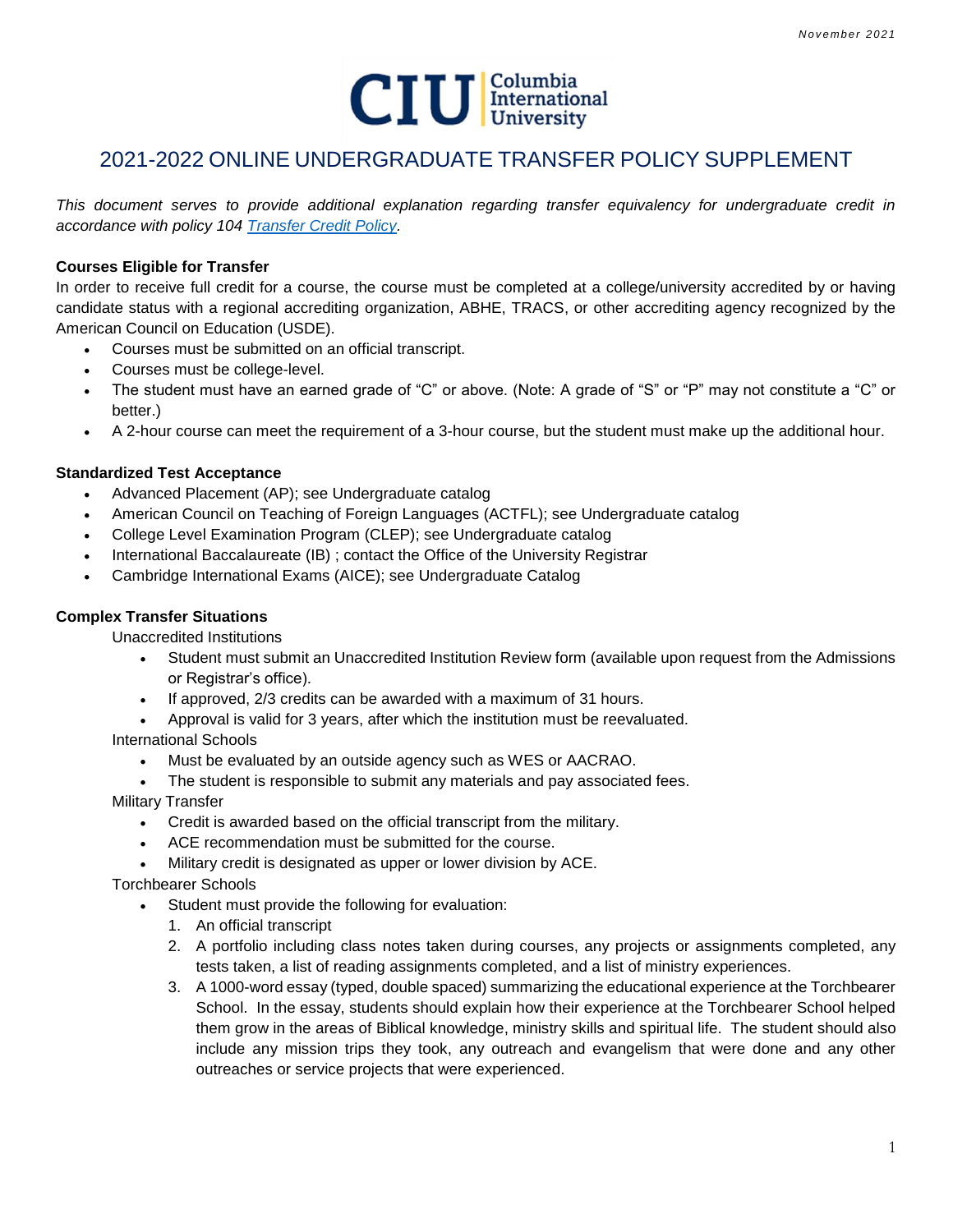• The student will be notified of credit evaluation within 30 days of student submission with a maximum of 31 hours awarded. Most commonly, students will receive half of these credits toward their field of study and half toward general electives.

Courses without a specific transfer policy, but of similar title and content to courses below, may transfer from an accredited institution.

### *Bible/Theology/Ministry* **12-18**

*Bible, theology, and ministry courses from a Christian college or university may transfer to meet these 18 credit hours. Course-by-course equivalency or 18 hours of other specific Bible/Theology content may meet this requirement. Students transferring more than 60 hours must complete 12 hours of Bible/theology/ministry courses and 6 hours of interdisciplinary Bible-related courses to meet this requirement.* 

| <b>Course Number</b> | <b>Course Name</b>                      | <b>Transfer Note</b>                                        |
|----------------------|-----------------------------------------|-------------------------------------------------------------|
| <b>BIB 1005</b>      | <b>Old Testament Survey</b>             | Similar course title or other Bible/theology content course |
| <b>BIB 1010</b>      | <b>New Testament Survey</b>             | Similar course title or other Bible/theology content course |
| ICS 1210*            | Discovering the Mission of God          | Similar course title or other Bible/theology content course |
| <b>MSD 1110*</b>     | <b>Encountering Spiritual Formation</b> | Similar course title or other Bible/theology content course |
| <b>THE 2010</b>      | Survey of Bible Doctrine                | Similar course title or other Bible/theology content course |
| <b>THE 3010</b>      | <b>Biblical Theology of Leadership</b>  | Similar course title or other Bible/theology content course |
|                      |                                         |                                                             |

*\*Waived for students transferring 60+ credit hours (RN-BSN excluded).*

### *General Education 30-39*

*Acceptable courses for this requirement include general, introductory, principles of, and foundational courses. Application, skill, or Bible/theology courses do not satisfy this requirement. The purpose of general education at Columbia International University*  is to provide students a foundation for life-long learning, to cultivate the life of the mind, and to expand their global perspective. *General education introduces students to a breadth of knowledge in the following disciplines: humanities/fine arts (3 hours min), natural science/mathematics (3 hours min), social science/behavioral science (3 hours min) and communications (6 hours min). Students with an earned Associates Degree from an accredited institution or 45+ hours of transfer, that meet the four disciplines as established by ABHE and have 30 semester hours minimum of general education, will fulfil all general education requirements (except RES 3010 and LDR 3010) of the bachelor's degree. If not all four disciplines are met, the credits will be evaluated on an individual basis.* 

*Note: The flexible transfer plan does not apply to students in the General Studies Major or the B.S. in Nursing Program.*

| l Communications i                     | <b>Humanities/Fine Arts</b>            | Natural/Info Science                   | <b>Social/Behave Science</b>           |
|----------------------------------------|----------------------------------------|----------------------------------------|----------------------------------------|
| 6 hours minimum in this<br>discipline. | 3 hours minimum in this<br>discipline. | 3 hours minimum in this<br>discipline. | 3 hours minimum in this<br>discipline. |
|                                        |                                        |                                        |                                        |
|                                        |                                        | General Ed requirement:                | 30 semester hours total.               |

*See appendix A for specific courses that qualify in each discipline.*

| <b>Course Number</b> | <b>Course Name</b>                                       | <b>Transfer Note</b>                                                                                                             |
|----------------------|----------------------------------------------------------|----------------------------------------------------------------------------------------------------------------------------------|
| <b>MAT 2010</b>      | Personal Financial Management                            | Any mathematics course may meet this requirement                                                                                 |
| <b>COM 1010</b>      | <b>Communication for Leaders</b>                         | Any communication course may meet this requirement                                                                               |
| <b>CPT 1010</b>      | Technology for College                                   | Any computer course may meet this requirement                                                                                    |
| <b>ENG 1010</b>      | College Writing and Research I                           | Any first-year composition course (course one on a two<br>course sequence) may meet this requirement                             |
| <b>ENG 1020</b>      | College Writing and Research II                          | Any first-year composition course (course two on a two<br>course sequence) may meet this requirement                             |
| <b>HIS 2010</b>      | <b>World Civilizations</b>                               | Any history course may meet this requirement                                                                                     |
| <b>SCI 2010</b>      | Earth Science                                            | Any science course may meet this requirement                                                                                     |
| <b>RES 3010</b>      | <b>Research and Concept</b><br><b>Development Skills</b> |                                                                                                                                  |
| <b>PHI 1010*</b>     | Philosophy and Worldview                                 | meet this<br>requirement<br>Any<br>philosophy course<br>may<br>worldview<br>Christian<br>(apologetics or<br>courses<br>from<br>a |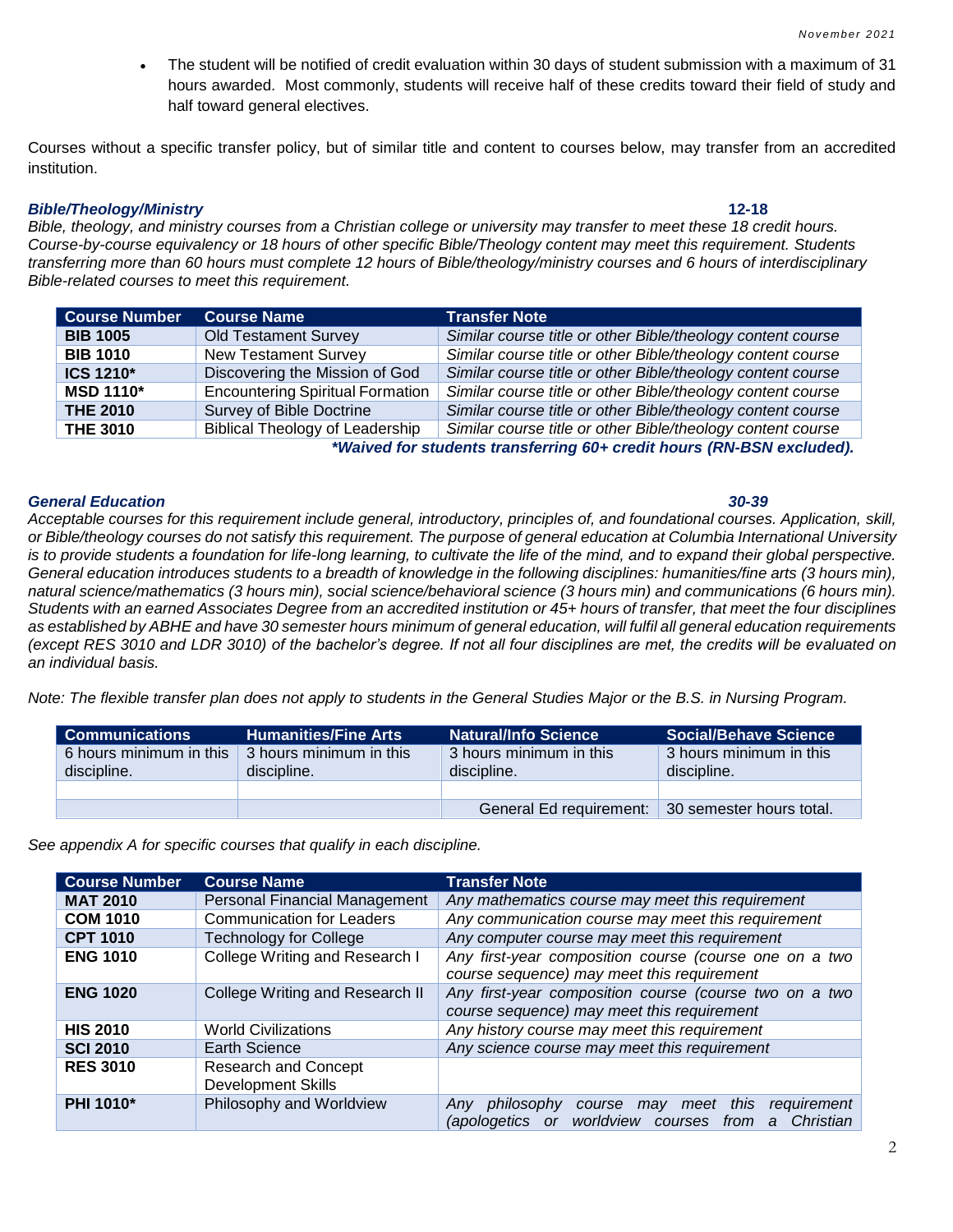|                 |                                   | college/university may also meet this requirement). Waived<br>for students transferring in 60+ hours                      |
|-----------------|-----------------------------------|---------------------------------------------------------------------------------------------------------------------------|
| <b>PHI 3010</b> | <b>Personal and Social Ethics</b> | Any ethics course may meet this requirement                                                                               |
| <b>PSY 2010</b> | Org & Industrial Psychology       | Any psychology course may meet this requirement                                                                           |
| SOC 1010*       | Succeeding at CIU                 | Waived for students transferring in 60+ hours                                                                             |
| <b>SOC 2010</b> | <b>Cultural Diversity</b>         | Any course focused on other cultures may meet this<br>requirement (sociology, anthropology, world religions,<br>missions) |
| <b>LDR 3010</b> | Organizational Leadership         |                                                                                                                           |

*\*Waived for students transferring 60+ credit hours (RN-BSN excluded).*

## *Major Specific Courses*

*If the course title and description does not essentially match with CIU's course, the appropriate academic dean is consulted for any final approval.*

### *Transfer between Modalities*

*See appendix B for specific courses that transfer to CIU's on-campus courses.*

### *Transfer Policy Specific to the Bachelor of Science in Nursing Program*

*Students who are licensed registered nurses (RN) with an earned Associates Degree or diploma in nursing from an accredited institution and meet the specific course requirements outlined below are eligible to transfer up to 81 credit hours toward the general education and electives of the B.S.N. degree. All the specific course requirements below should be met at acceptance, otherwise the student must meet these requirements prior to graduation.* 

| <b>English</b>                         | <b>Science</b>                          | <b>Math</b>                                  | <b>General Education</b><br><b>Electives</b> | <b>Open Electives</b>                      | <b>Nursing</b><br><b>Electives</b>         |
|----------------------------------------|-----------------------------------------|----------------------------------------------|----------------------------------------------|--------------------------------------------|--------------------------------------------|
| 6 hours minimum<br>in this discipline. | 15 hours minimum in<br>this discipline. | 3 hours<br>minimum in<br>this<br>discipline. | 9 hours minimum in<br>this discipline.       | 18 hours<br>minimum in this<br>discipline. | 30 hours<br>minimum in<br>this discipline. |
| English<br>Composition (3)             | Anatomy &<br>Physiology 1 + Lab<br>(4)  | Statistics (3)                               | Growth &<br>Development (3)                  |                                            |                                            |
| English Literature<br>(3)              | Anatomy &<br>Physiology 2 + Lab<br>(4)  |                                              |                                              |                                            |                                            |
|                                        | Microbiology + Lab<br>(4)               |                                              |                                              |                                            |                                            |
|                                        |                                         |                                              |                                              |                                            |                                            |
|                                        |                                         |                                              |                                              |                                            | 81 total hours                             |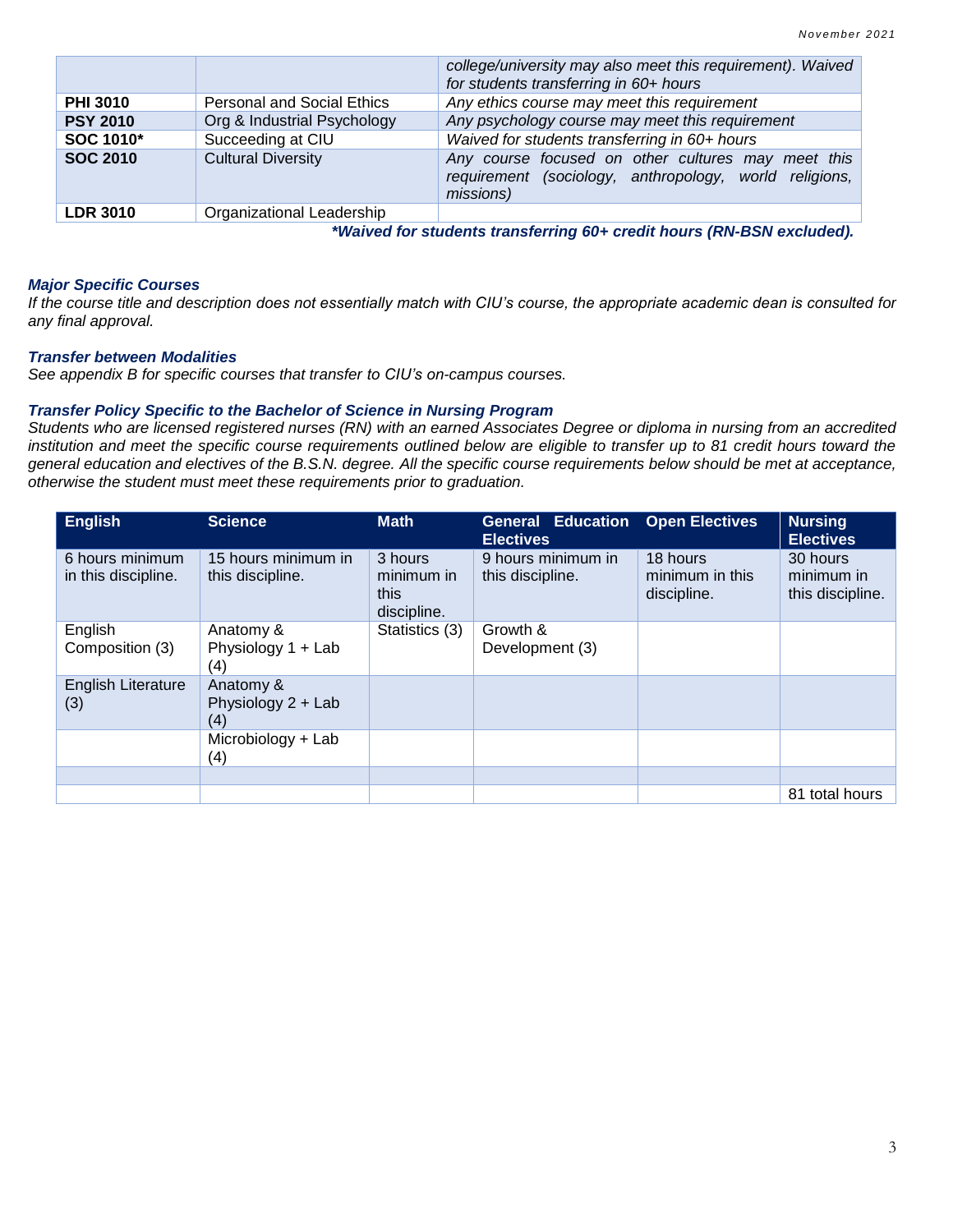# APPENDIX A

| <b>Communications</b>      | <b>Humanities/Fine Arts</b> | <b>Natural/Info Science</b>  | <b>Social/Behave Science</b> |
|----------------------------|-----------------------------|------------------------------|------------------------------|
| 6 hours minimum in this    | 3 hours minimum in this     | 3 hours minimum in this      | 3 hours minimum in this      |
| discipline.                | discipline.                 | discipline.                  | discipline.                  |
|                            |                             |                              |                              |
| <b>English Composition</b> | <b>Church History</b>       | Anatomy/Physiology           | Anthropology                 |
| Speech                     | Media                       | Archeology                   | Economics                    |
| Communications             | <b>Creative Writing</b>     | Astronomy                    | Counseling                   |
| <b>Public Speaking</b>     | Drama                       | <b>Bio Chemistry</b>         | Found of Education           |
|                            | Foreign Language            | Biology                      | <b>Government History</b>    |
|                            | <b>Study Tour</b>           | <b>Botany</b>                | History                      |
|                            | Geography                   | Chemistry                    | Macro Economics              |
|                            | Literature                  | Computer                     | Marriage and Family          |
|                            | Logic                       | <b>Earth Science</b>         | Organizational Behavior      |
|                            | Music                       | Engineering                  | Psychology                   |
|                            | <b>Music Theory</b>         | <b>Environmental Science</b> | Sociology                    |
|                            | Philosophy                  | Geology                      |                              |
|                            | Photography                 | Geography                    |                              |
|                            | Poetry                      | <b>Health Science</b>        |                              |
|                            | Theater                     | Horticulture                 |                              |
|                            | Writing                     | Logic                        |                              |
|                            | <b>World Religions</b>      | Math                         |                              |
|                            |                             | Nutrition                    |                              |
|                            |                             | <b>Physical Science</b>      |                              |
|                            |                             | Physics                      |                              |
|                            |                             | Research                     |                              |
|                            |                             | <b>Statistics</b>            |                              |
|                            |                             | Web Design                   |                              |
|                            |                             | Zoology                      |                              |
|                            |                             |                              | 30 Total Semester Hours.     |